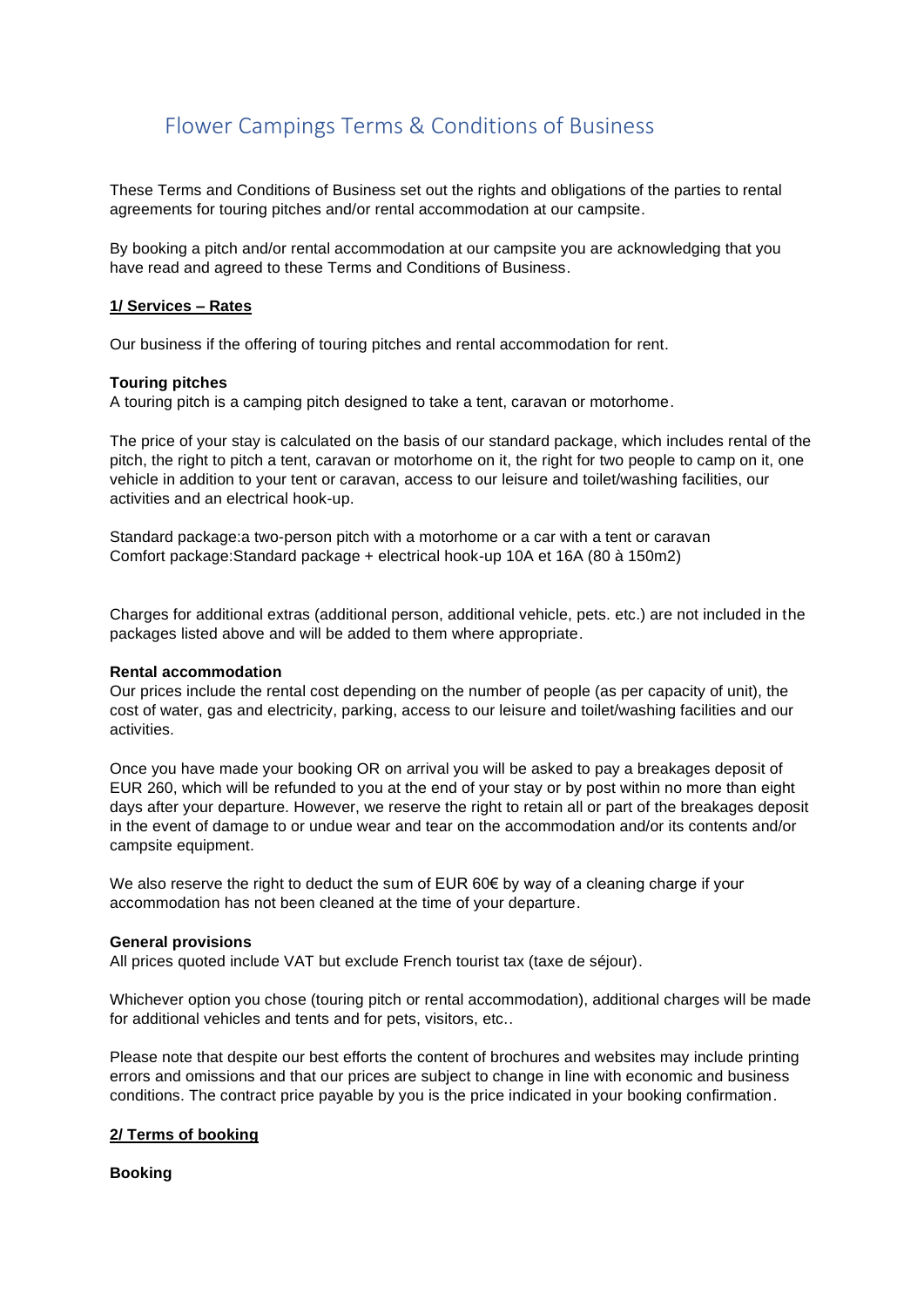You can make a booking on our website at www,campingepibleu,com, on the Flower website at www.flowercampings.com or by telephone.

At the time of booking, you will be required to: •pay a deposit of 15% of the cost of your stay including the cost (incl. VAT) of any services you have pre-booked and French tourist tax where applicable, •an admin fee of EUR :0 •your holiday cancellation insurance premium (if you have chosen this option).

Your booking is not contractually valid until you have received a written booking confirmation by email recapping the details of your stay.

The balance of the cost of your stay, including the cost (incl. VAT) of any services you have prebooked and French tourist tax where applicable, must be paid no later than 30 days before the start of your stay. If the balance is not paid within this period, the stay will be deemed to have been cancelled and our cancellation conditions as set out below will apply.

All bookings made less than 30 days before your arrival date must paid for in full at the time of booking unless more favourable terms are available. You will be informed of any such terms at the time of booking.

# **Cooling-off period**

The cooling-off period stipulated in section L. 221-28 12° of the French Consumer Code (Code de la Consommation) does not apply to the provision of accommodation, transport, hospitality and leisure services supplied on a fixed date or at fixed intervals.

## **Maximum capacity**

In the interests of safety and to comply with the terms of our insurance policy, the number of occupants per rental unit or touring pitch must not exceed the maximum capacity stipulated for that unit or pitch (1 to a maximum of x people depending on unit or pitch capacity) including new-born babies. If it becomes apparent on your arrival that your party exceeds the maximum capacity of the accommodation or camping pitch you have booked, we reserve the right to refuse you access to the accommodation or camping pitch booked. In such a case, we will not to refund the cost of your stay.

## **Under 18s**

In the interests of safety, children under the age of 18 must be accompanied by their parents or grand-parents for the entire length of their stay unless you have requested and we have authorised an exception to this rule by email prior to your arrival.

# **3/ Terms of payment**

## **Accepted payment methods**

You can pay for your booking or your stay using any of the following payment methods: credit card - bank transfer

Notwithstanding the above, bookings made less than 30 days before your scheduled arrival date must be paid for by bank debit or credit card.

## **Passing trade**

Customers renting a touring pitch without booking will be required to pay for at least the first night of their stay on arrival. You will also be asked to inform reception of how long you wish to stay. You will then be required to pay the balance of the cost of your stay during reception opening times no later than the day before your departure. If you pay in advance but subsequently decide to leave before the end of the period for which you have paid no refund will be made.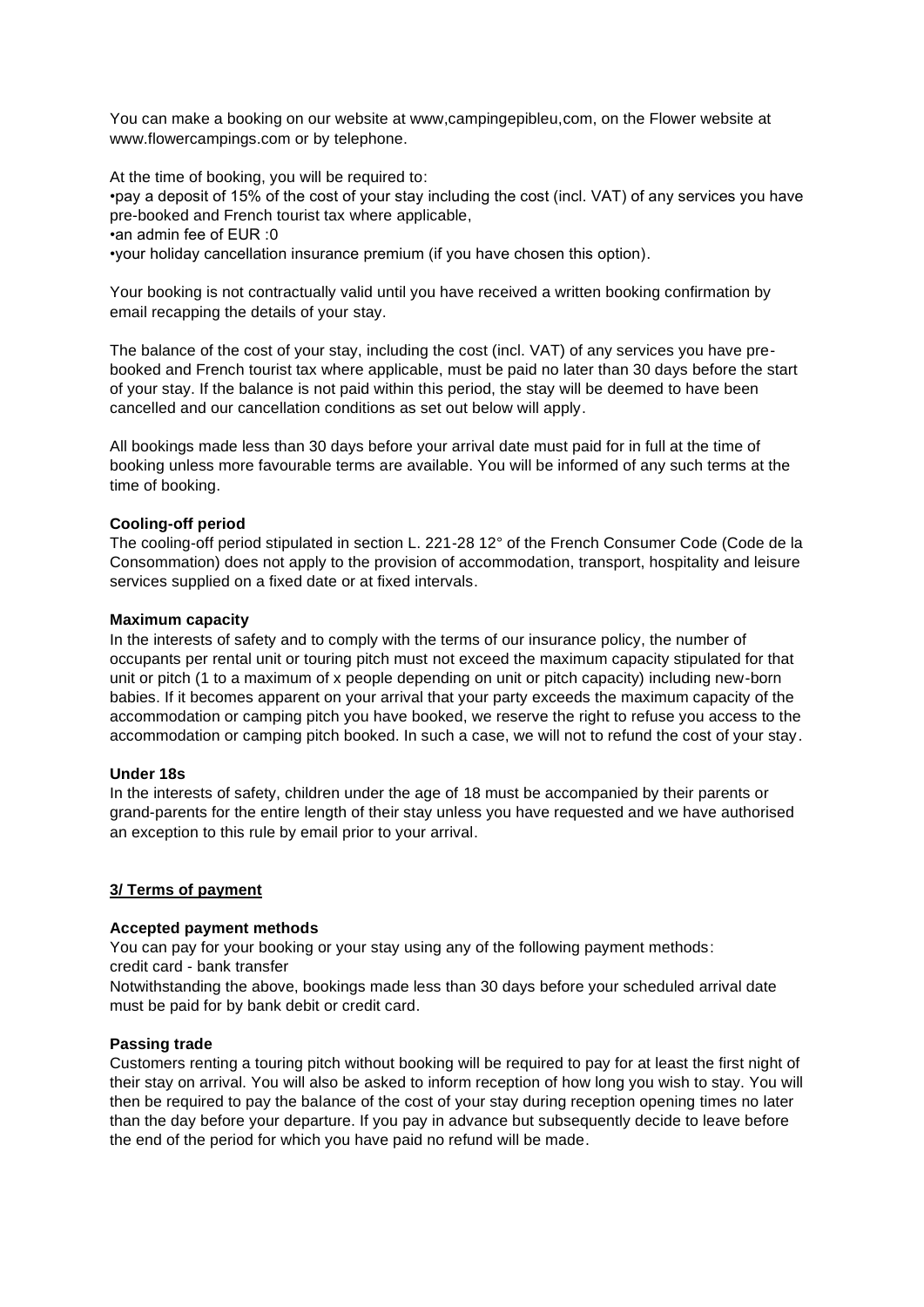# **4/ Your stay**

## **Handover of keys**

arrival :15h (3pm) departure:10h am max Please note that if you have expressed a preference for a particular pitch or rental unit we will do our best to accommodate your wishes but cannot guarantee to satisfy them.

You are expected to leave your pitch or rental unit in the condition in which you found it. In particular, you are required to carry out the necessary cleaning before your departure.

## **Late arrival/early departure**

If you arrive later or depart earlier than the dates indicated in your booking confirmation, you will nevertheless be charged the full price of your stay. No refunds will be made for nights on which your pitch/rental unit is booked but not occupied.

## **Pets**

With the exception of the breeds listed in French dangerous dogs categories 1 and 2, we accept both cats and dogs at our campsite. Dogs must be kept on a leash on campsite premises and you must clean up after your animal. You will be asked to produce your animal's pet passport on arrival at the campsite. It must provide evidence that your pet's rabies vaccination is up to date and that the animal has been microchipped or tattooed.

only one animal

cannot remain alone or stagnant eco range only for renting : animal accepted compulsory household package

## **Campsite rules**

You will be expected to abide by our Campsite Rules throughout your stay. You will find a copy of these rules posted at reception. Please let us know if you would like us to send you a copy by email.

# **Image rights**

During your stay, you may find that we are taking photographs and/or videos at the campsite. These photographs and videos, which may feature you or other members of your party, may be used in our activities or for publicity purposes. When you complete your booking, we will assume that you are giving us your consent to use any such photographs or videos on which you may appear for the purposes stated above. We will also assume that you are giving this consent on behalf of the other members of your party. Any specific refusal of consent must be notified to us by email or registered letter with acknowledgement of receipt.

## **Non-availability of services**

You may find that one or more of the services we offer (swimming pool, restaurant, activities, entertainment, etc.) are temporarily unavailable for all or part of your stay. We accept no liability for such non-availability and will not refund any or all of the cost of your stay on such grounds.

# **Termination of booking due to unreasonable conduct on your part**

The booking contract will be terminated by operation of law in the following cases:

-If you or another member of your party repeatedly fails to comply with our Campsite Rules following the service by email of initial notice to comply with the Campsite Rules. In such a case, you must leave your rental unit or pitch withis 12h hours of the termination of your contract. Notice of termination will be sent to you by email. No refund will be made.

-If you fail to arrive at the campsite within 24 hours after your scheduled arrival time without explaining why and/or informing us of your presumed arrival time. At the end of this 24-hour period, we are free to relet your rental unit or pitch. Where appropriate, we will retain any monies you have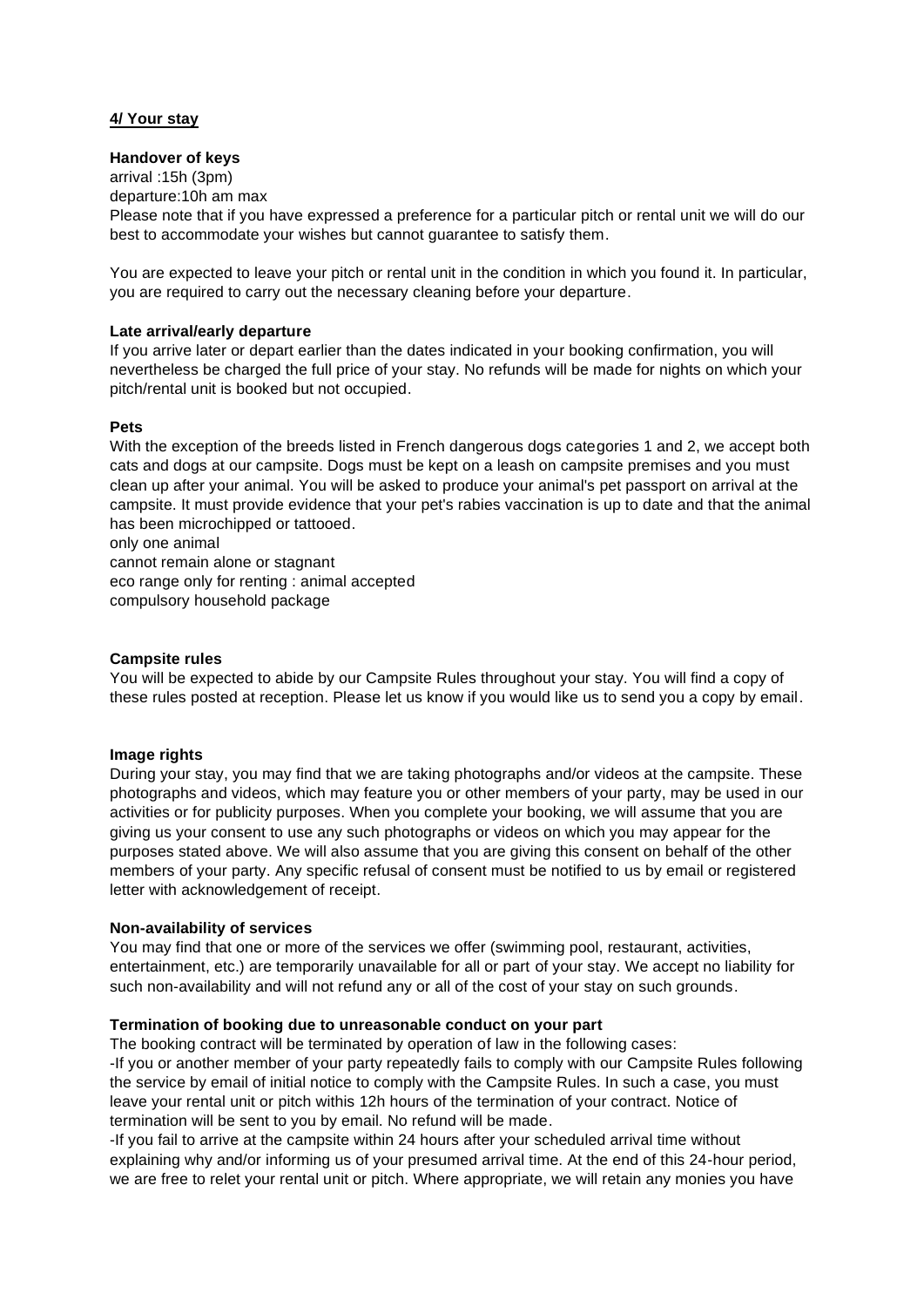paid to us. No refund will be made.

# **5/ Changes to your stay**

You may ask to change the dates and/or the terms (type of accommodation) of your stay at our campsite as long as your request reaches us by email at least 21 days before your scheduled arrival date.

However, this is on condition that you book another stay at our campsite in the same season as your initial booking subject to availability and the rates applicable at the time. You may only make changes to your initial stay once. If you are unable to take advantage of the booking made to replace your initially scheduled stay, it will be deemed to have been cancelled and no refund will be made.

If the cost of the replacement booking is higher than that of your initially scheduled stay, you must pay us the difference no later than 30 days before your new arrival date. If you fail to do so, the replacement booking will be deemed to have been cancelled and our cancellation conditions as set out below will apply. If the cost of the replacement booking is lower than that of your initially scheduled stay, we will retain this difference as compensation for the prejudice suffered as a result of the changes.

# **6/ Cancellation**

## **Cancellation by you**

You must notify us of any cancellation by email or registered letter with acknowledgement of receipt. This notice will take effect on the date of its first presentation by the postal service. •If your email/letter is presented more than 30 days before your scheduled arrival date, any deposit, admin charge and, where applicable, cancellation insurance premium that you have paid will be

retained by the campsite.

•If your email/letter is presented between the 30th and the 15th day before your scheduled arrival date, any deposit, admin charge and, where applicable, cancellation insurance premium that you paid at the time of booking will be retained by the campsite. You will be issued with a credit note to the value of the balance of the cost of your stay, which you will be able to use in respect of a future stay at the campsite provided that it is booked in the same season as the cancelled stay was booked or the following season. If you booked your stay less than 30 days before your scheduled arrival date and your email/letter of cancellation is presented 15 days or more before this date, any deposit, admin charge and, where applicable, cancellation insurance premium (as referred to in 2. Terms of booking above) paid will be retained by the campsite. You will be issued with a credit note to the value of any other amounts paid, which you will be able to use in respect of a future stay at the campsite provided that it is booked in the same season as the cancelled stay was booked or the following season.

•If your email/letter is presented fewer than 15 days before your scheduled arrival date, all and any sums paid will be retained by the campsite.

If you wish to be covered in the event of cancellation, we recommend that you take out holiday cancellation/interruption insurance at the time of booking.

Notwithstanding the above, if you cancel your stay because you live in an area in which lockdown rules forbidding residents to leave the area in order to avoid the spread of COVID-19 are in force on your scheduled arrival date, any deposit, admin charge and, where applicable, cancellation insurance premium that you have paid will be retained by the campsite. You will be issued with a credit note to the value of any additional amount paid, which you will be able to use in respect of a future stay at the campsite provided that it is booked in the same season as the cancelled stay was booked or the following season. This applies even if your cancellation email/letter is presented less than 15 days before your scheduled arrival date.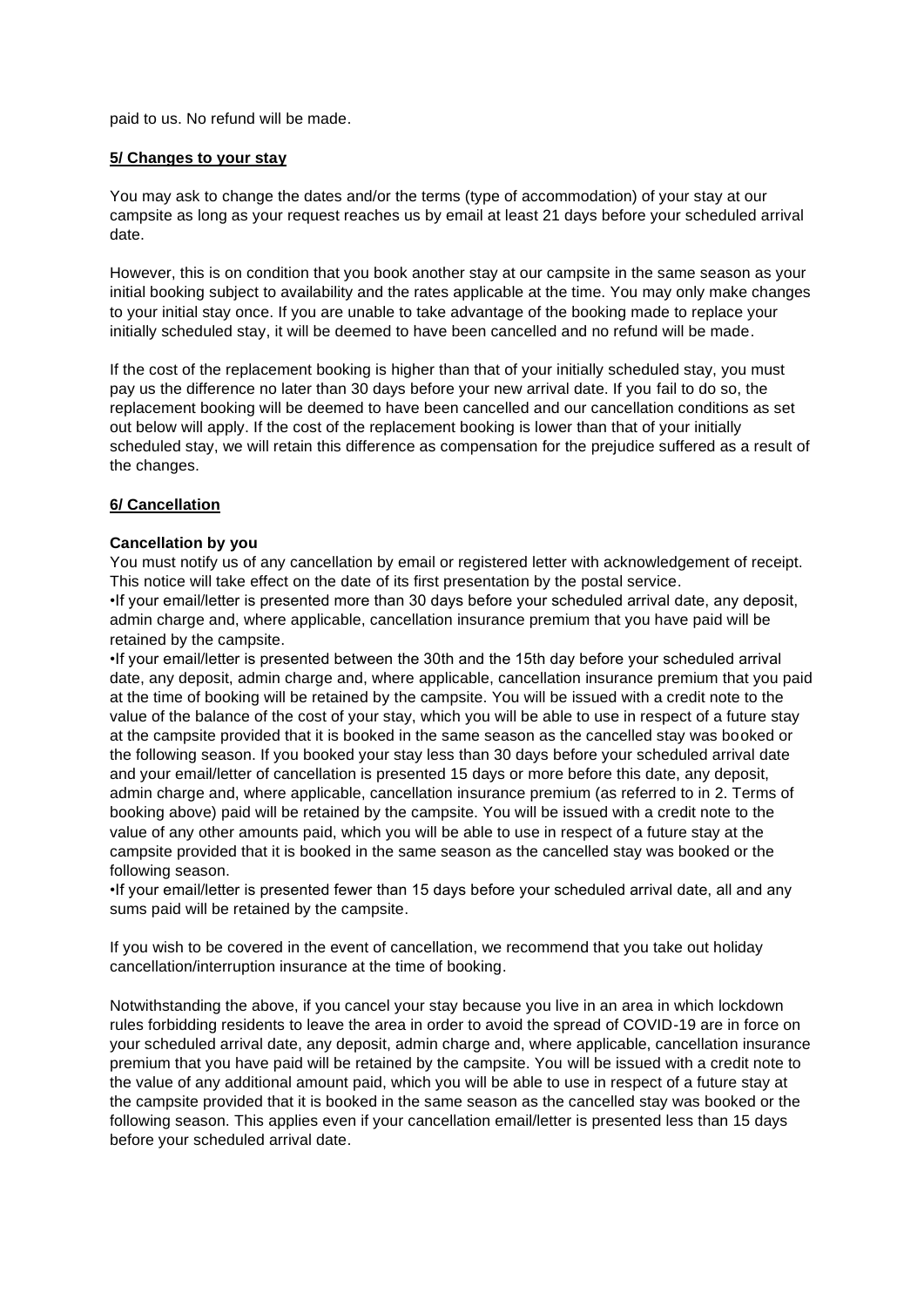# **Cancellation by the campsite**

If we are forced to cancel a booking that we have already confirmed, we will inform you by email as soon as possible and any sums that you have paid to us will be refunded in full.

Notwithstanding the above, if we cancel your booking because the government has ordered the closure of the campsite, notably in order to prevent the spread of COVID-19, we will retain any sums you have paid us and issue you with a credit note, which you will be able to use in respect of a future stay at the campsite provided that it is booked in the same season as the cancelled stay was booked or the following season.

# **7/ Complaints – Disputes**

Any complaint you may have in relation to your stay should be set out in writing and sent to us by registered letter with acknowledgement of receipt within 20 days of the end of your stay.

In case of dispute and where no amical settlement has been reached one month after receipt of the letter of complaint specified above, you may take your case to a consumer ombudsman service. You must do this within one year from the date on which you sent your letter of complaint.

If you have no particular preference, you may take your case to the following ombudsman service: -Ombudsman:CM2C -Location: 14 rue de St jean 75017 paris -Website: https://www.cm2c.net/

-tel: 06092044886

## **8/ Personal data**

We may collect and process personal data about you may when we take your booking and during your stay.

If you make your booking on our website or the Flower Campings site at www.flowercampings.com, any data collected prior to or during your booking will be processed in accordance with the privacy policy and/or the terms and conditions of business that you will be asked to agree to before your booking is confirmed.

The following personal data may be collected when you make a telephone booking or during your stay:

-the first and surname of the person making the booking,

-the telephone number from which the booking is made,

-the email address of the person making the booking,

-the date of birth of the person making the booking and the other members of his/her party.

This data will be collected and processed on the basis of:

-your consent,

-the need to allow the performance of a booking contract between us.

Access to the data will be restricted to us and to Flower SAS (a limited liability company incorporated in France with capital of EUR 92,500, company registration: RCS Toulouse 492 355 508, registered address: Les Espaces de Balma 4-5, 16 avenue Charles de Gaulle, 31130 BALMA).

The data collected will be processed for the following purposes:

-to allow the performance of a booking contract between us,

-to manage any complaints you may make,

-to keep our customer records,

-to allow us and/or Flower Campings to carry out sales prospecting,

-to manage our accounts.